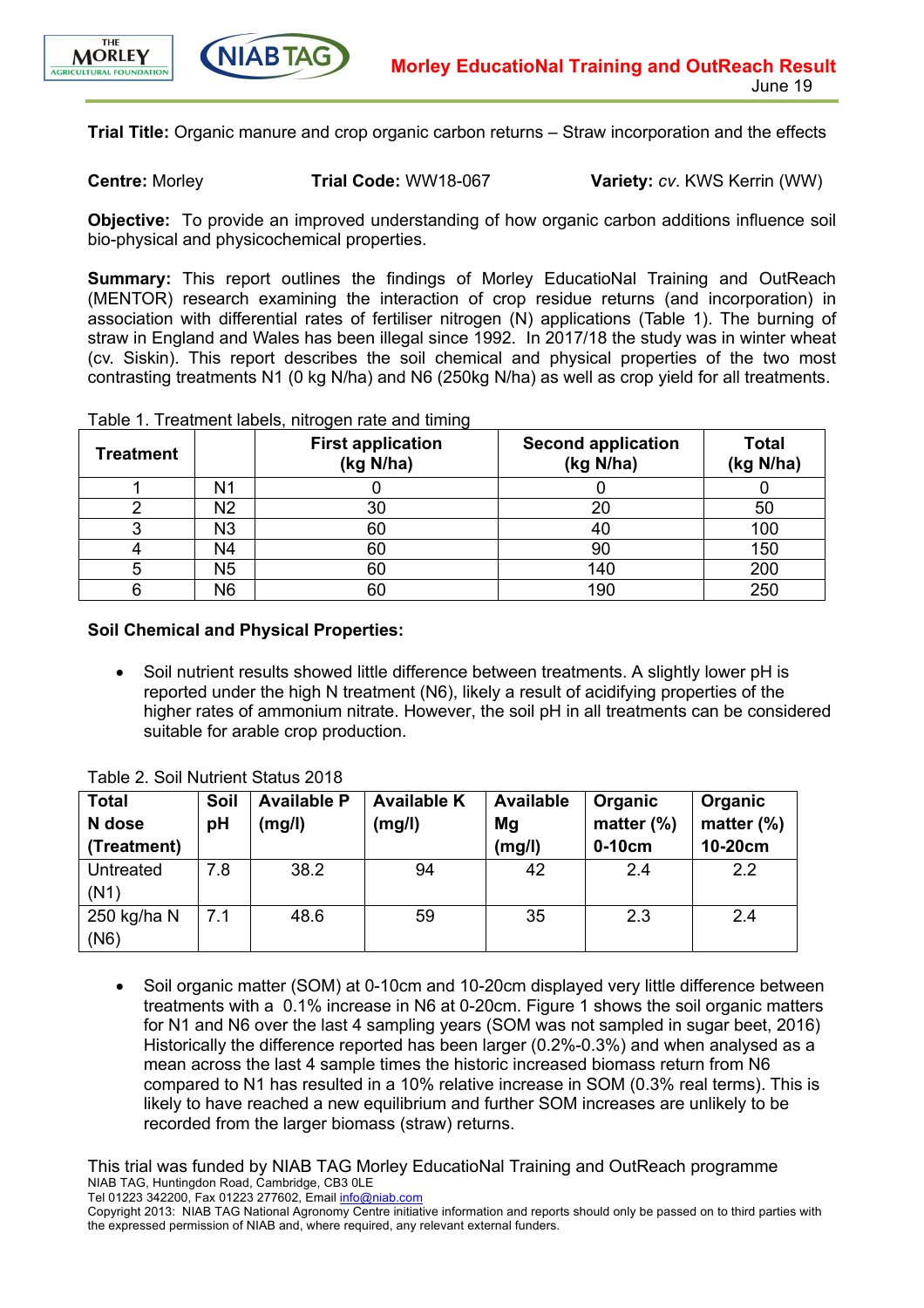• Visual Evaluation of Soil Structure (VESS), Visual Soil Assessment (VSA) and soil bulk density where assessed 14/11/18. Despite the recorded increases in SOM in N6 in previous seasons, there was no significant difference in soil structure compared to N1 in all assessment methods.



Figure 1 Soil organic matter (%) 0-20cm across the last 4 sample years (not assessed in sugar beet, 2016). SOM determined through Loss on Ignition (LOI) from 2014 onwards.



Figure 3 Visual Evaluation of Soil Structure (VESS) scores, assessed 14/11/17



Figure 2 Visual Soil Assessment scores, assessed 14/11/17.



Figure 4 Soil bulk density (g/cm3) at 0-5cm and 10- 15cm

This trial was funded by NIAB TAG Morley EducatioNal Training and OutReach programme NIAB TAG, Huntingdon Road, Cambridge, CB3 0LE

Tel 01223 342200, Fax 01223 277602, Email info@niab.com

Copyright 2013: NIAB TAG National Agronomy Centre initiative information and reports should only be passed on to third parties with the expressed permission of NIAB and, where required, any relevant external funders.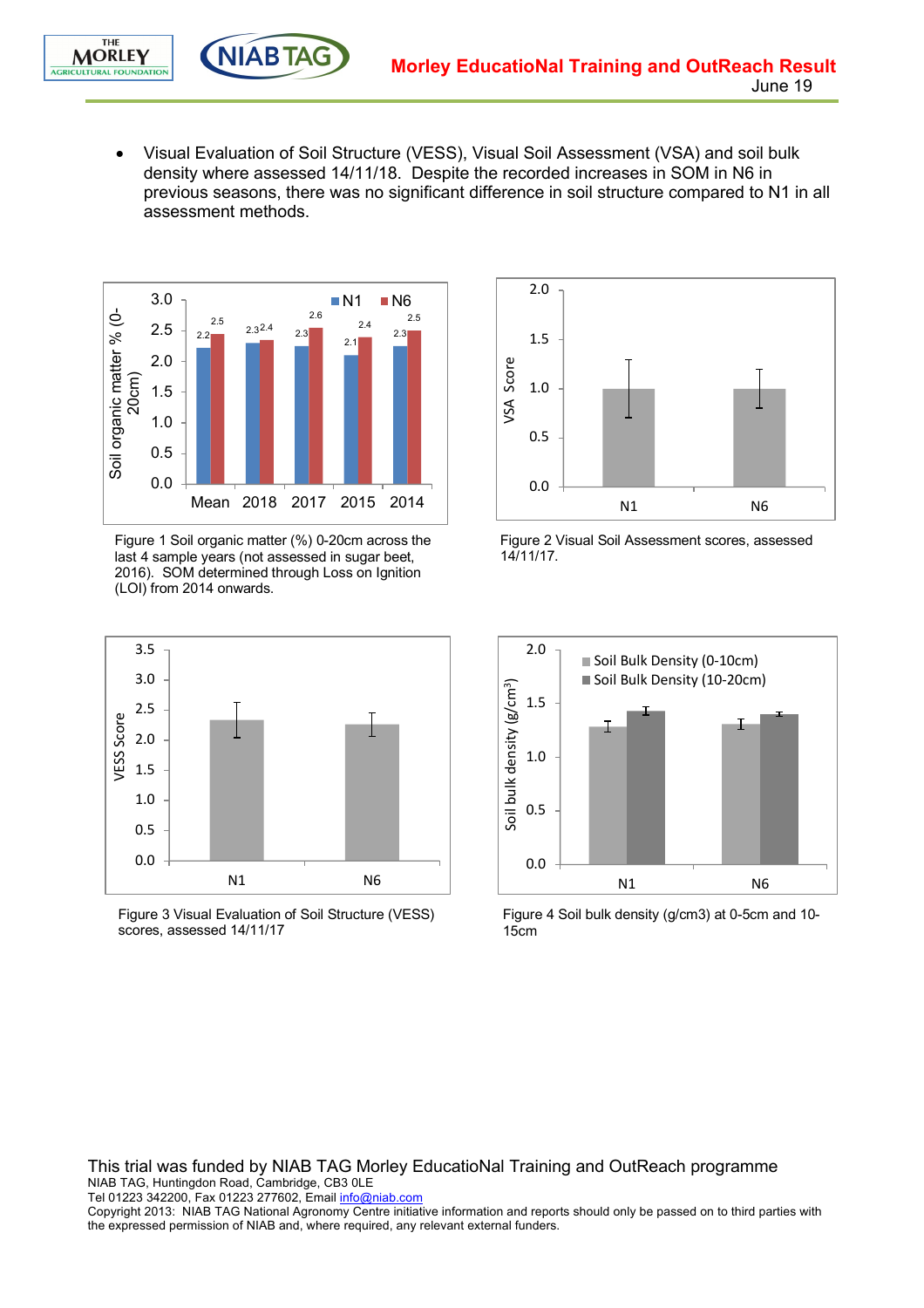

## **Crop yield and quality**

THE

**MORLEY ITURAL FOUNDATION** 

> • The trial was harvested 02/08/2018 using a Sampo plot combine (2m header), taking one 15m cut per plot. There was no significant (LSD 0.63 t/ha, P=0.05) difference in yield between treatments N4, N5 and N6 (Figure 5). There was however a significant yield penalty from the stepwise reduction in N fertilizer application in treatments N3, N2 and N1 (untreated)



Figure 5 2018 winter wheat yields (blue columns), 2015 winter wheat yields (red lines**)**

- In 2015 (the last winter wheat crop) there was significant differences between all treatments with significantly higher yields in N6. The little difference seen between 150kg/ha and 250kg/ha of N fertiliser is likely due to two reasons;
	- 1) The 2018 winter wheat followed a good combinable pea crop, with the potential to improve soil N supplies for the following crop by 50kg/ha (PGRO, 2016). This legacy effect has been captured by calculating N offtake (grain N kg/kg \* yield kg/ha) and comparing this to applied N (Table 3). Grain N offtake (kg/ha) in the untreated (N1) was 52 kg/ha, providing a baseline for the N utilised from baseline soil supply (i.e N fixed by the peas and mineralized organic N) this does not account for N uptake by the wheat roots and straw or N made plant unavailable or lost (e.g leaching). Therefore the total  $N = 52.5$ kg/ha + N fertiliser applied. It is calculated that N4 had potentially over 200 kg N/ha available (150 kg N/ha applied + 52.5kg N/ha baseline) around the typical 210-220 kg N/ha farm standard N application for winter wheat. This would explain why the additional N applied in N5 and N6 had no significant impact on yield.
	- 2) The early summer of 2018 was one of the driest on records. At Morley just 0.8 mm of rain fell in June. This dry weather also likely prevented the crop recovering all the potentially available applied N. When considering the N offtake in the grain and the total N applied the N6 has 50kg/ha not utilised or removed (table 3). This is supported by early growth in the

This trial was funded by NIAB TAG Morley EducatioNal Training and OutReach programme NIAB TAG, Huntingdon Road, Cambridge, CB3 0LE

Tel 01223 342200, Fax 01223 277602, Email info@niab.com

Copyright 2013: NIAB TAG National Agronomy Centre initiative information and reports should only be passed on to third parties with the expressed permission of NIAB and, where required, any relevant external funders.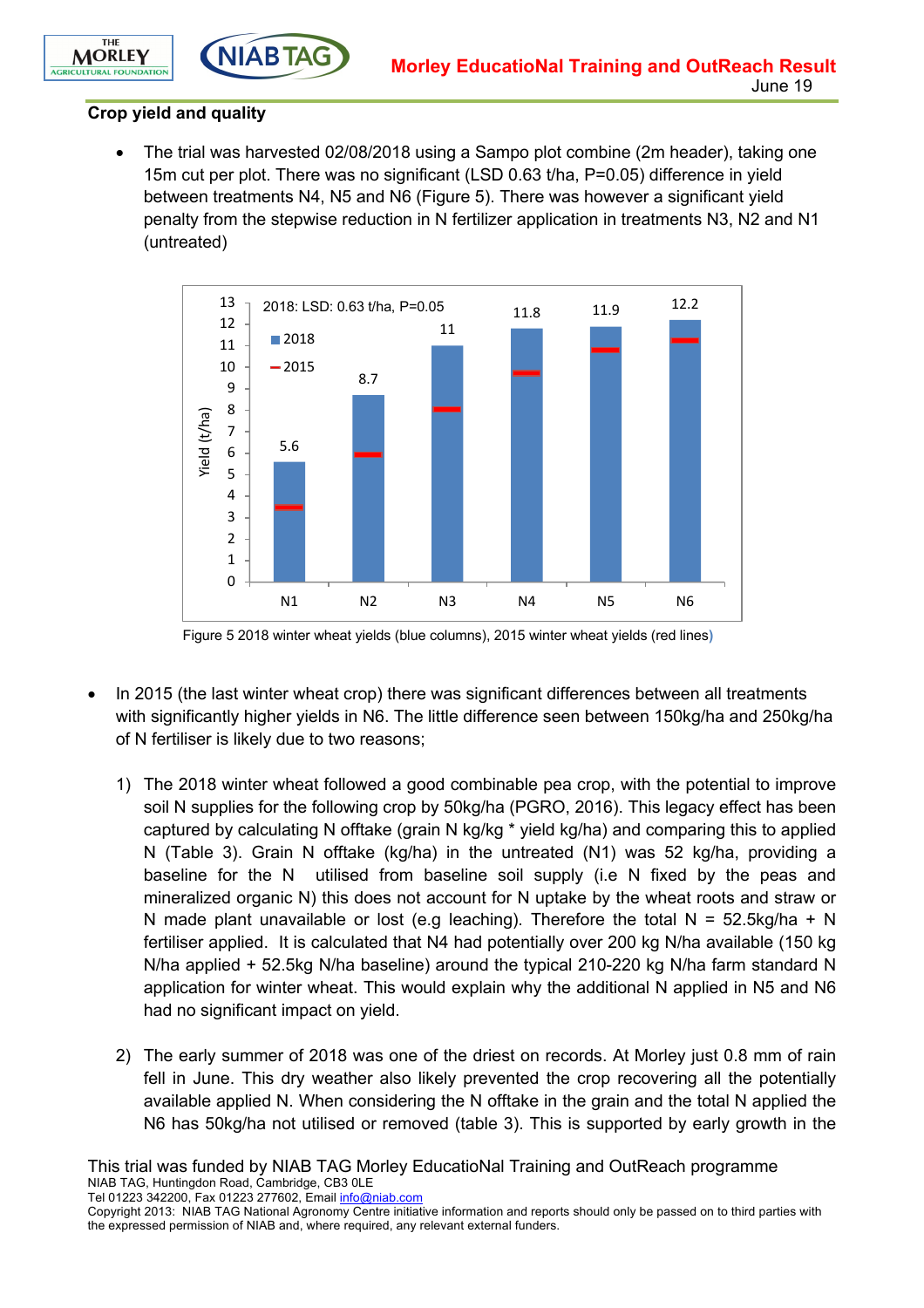



following oil seed rape crop (Figure 6). Where larger unrecovered N reserves have greatly increased crop canopy in N6.

Table 3. Total artificial N applied, Grain N content (g/100g,dmb), yield t/ha, Grain N offtake (kg/ha) Grain N offtake-N applied, total N (kg/ha)

| <b>TRT</b>     | ັ<br>N applied<br>(kg/ha) | <b>Grain N Content</b><br>(g/100g, dmb) | Yield (t/ha)<br>@ 15%<br>moisture | ີ<br><b>Grain N</b><br><b>Offtake</b><br>(kg/ha) | <b>Grain N</b><br>Offtake -<br>N applied<br>(kg/ha) | <b>Total N</b><br>(52.5kg/ha)<br>$+ N$<br>applied)<br>(kg/ha) |
|----------------|---------------------------|-----------------------------------------|-----------------------------------|--------------------------------------------------|-----------------------------------------------------|---------------------------------------------------------------|
| N1             | 0                         | 1.1                                     | 5.6                               | 52                                               | 52                                                  | 52                                                            |
| N <sub>2</sub> | 50                        | 1.3                                     | 8.7                               | 96                                               | 46                                                  | 102                                                           |
| N <sub>3</sub> | 100                       | 1.6                                     | 11.0                              | 152                                              | 52                                                  | 152                                                           |
| N4             | 150                       | 1.8                                     | 11.8                              | 184                                              | 34                                                  | 202                                                           |
| <b>N5</b>      | 200                       | 1.9                                     | 11.9                              | 196                                              | $-4$                                                | 252                                                           |
| N <sub>6</sub> | 250                       | 1.9                                     | 12.2                              | 200                                              | -50                                                 | 302                                                           |



Figure 6. Comparison of oilseed rape canopy in N1 and N6 (plot 11 and 12), photo taken 5/12/18

This trial was funded by NIAB TAG Morley EducatioNal Training and OutReach programme NIAB TAG, Huntingdon Road, Cambridge, CB3 0LE

Tel 01223 342200, Fax 01223 277602, Email info@niab.com

Copyright 2013: NIAB TAG National Agronomy Centre initiative information and reports should only be passed on to third parties with the expressed permission of NIAB and, where required, any relevant external funders.